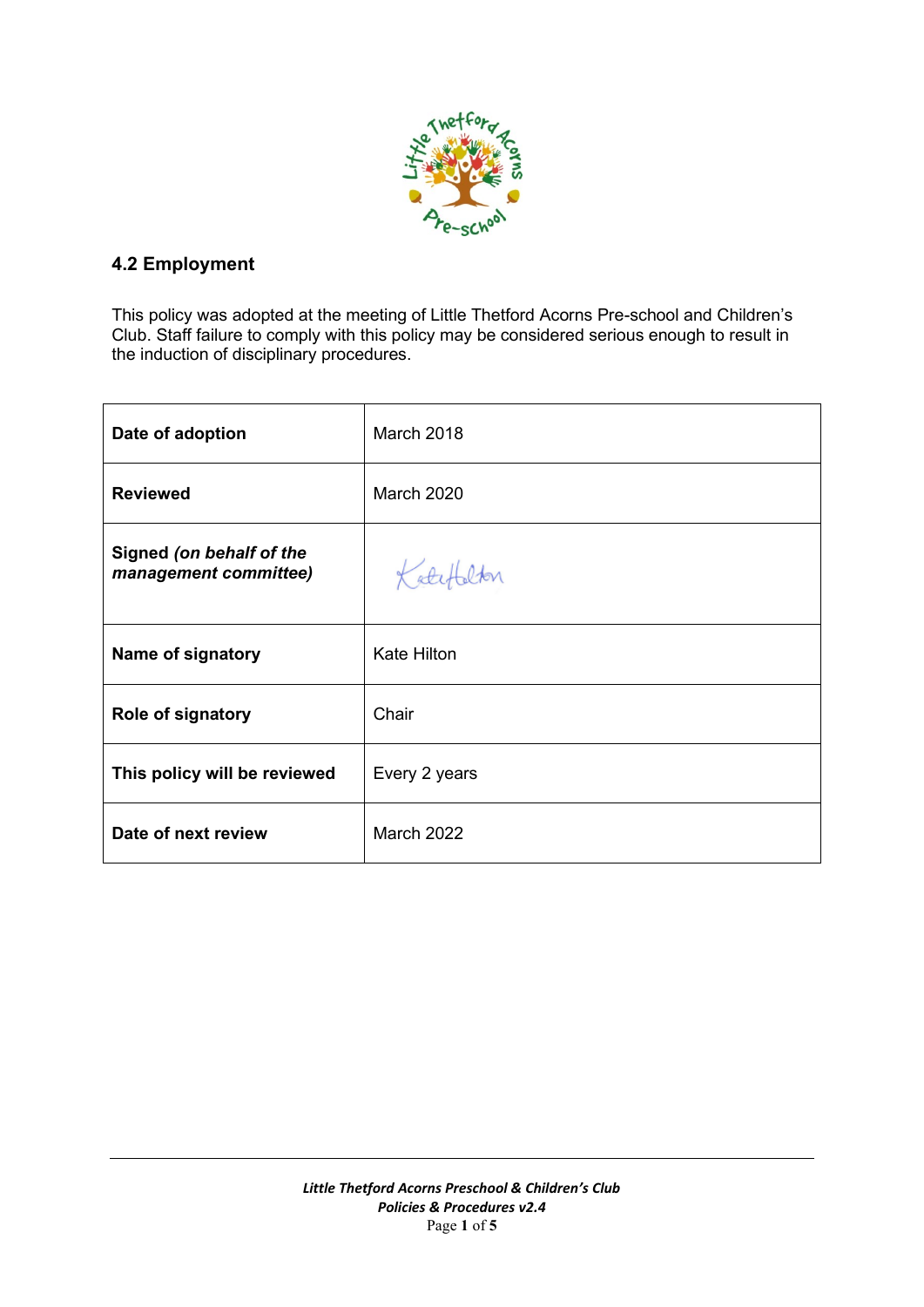# **4.2 Employment**

#### **Safeguarding and Welfare Requirement: Suitable People**

Providers must ensure that people looking after children are suitable to fulfil the requirements of their roles.

#### **Policy Statement**

We meet the Safeguarding and Welfare Requirements of the Early Years Foundation Stage, ensuring that staff are appropriately qualified and we carry out checks for criminal and other records through the Disclosure and Barring Service (DBS) in accordance with statutory requirements.

#### **Procedures**

*Vetting and Staff Selection*

- We work towards offering equality of opportunity by using non-discriminatory procedures for staff recruitment and selection.
- New members of staff are recruited through advertising; on EPM website, on local job websites ie Spotted in Ely, at the job centre and, if deemed necessary, within local newspapers. Adverts are also placed on the LTA website and shared on our Facebook page.
- We welcome applications from all sections of the community. Applicants will be considered on the basis of their suitability for the post, regardless of disability, gender reassignment, pregnancy and maternity, race, religion or belief, sexual orientation, sex, age, marriage and civil partnership. Applicants will not be placed at a disadvantage by our imposing conditions or requirements that are not justifiable.
- All prospective staff members are given job descriptions which set out their roles and responsibilities before interview.
- All short-listed applicants are invited for an interview the interview panel should consist of the Manager and at least one member of the Management Committee (if interviewing for the Manager's position then the panel should consist of at least two members of the Management Committee). The committee Chairperson then informs unsuccessful applicants.
- We follow the requirements of the Early Years Foundation Stage and Ofsted guidance on checking the suitability of all staff and volunteers who will have unsupervised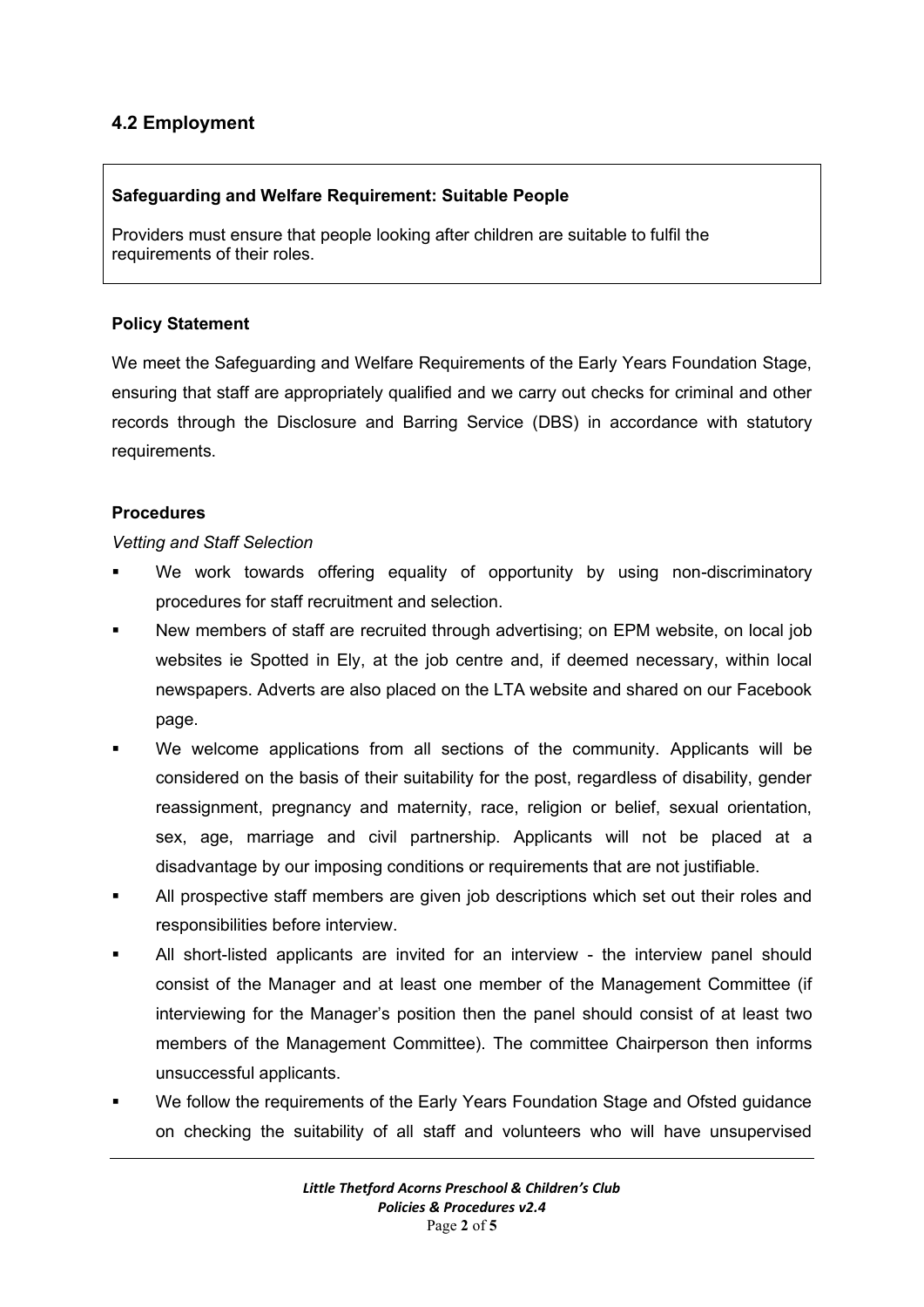access to children. This includes obtaining two suitable references and ensuring they have satisfactory enhanced criminal records check with barred list(s) check through the Disclosure and Barring Service. We also require a full employment history and undertake robust interviewing for all staff, relief staff and volunteers. This is in accordance with requirements under the Safeguarding Vulnerable Groups Act (2006) and the Protection of Freedoms Act (2012) for the vetting and barring scheme.

- All staff members require a DBS certificate which is paid for by LTA at the start of their employment. Staff members are required to register their own certificate with the DBS Update Service. After checking an employee's original enhanced DBS certificate to ensure it does not reveal any information that would affect their suitability for the post and carrying out a check of their identification documents at the commencement of their employment we will carry out a half termly check of their DBS certificate via the update service.
- Where possible (and if applicable to the position), applicants should spend a short period of time within a session before attending the interview.
- All staff members sign a confidentiality agreement and have contracts that reflect their position.
- All new positions are subject to a minimum three-month probationary period, with the exception of the Manager and Deputy Manager who are subject to a six-month probationary period. This can be extended if deemed necessary.
- We keep all records relating to employment of staff and volunteers, in particular those demonstrating that suitability checks have been done, including the date of issue, name, type of DBS check and unique reference number from the DBS certificate along with details of the suitability decision.
- We require that all staff and volunteers keep their DBS certificate current by subscribing to the Update Service throughout the duration of their time with us.

# *Changes to Our Setting*

We inform Ofsted of any changes to our Registered Person (Directors and our Manager).

# *Training and Staff/Committee Development*

We require that our Setting Manager and Deputy hold at least the CACHE Level 3 Diploma for the Children and Young People's Workforce or an equivalent qualification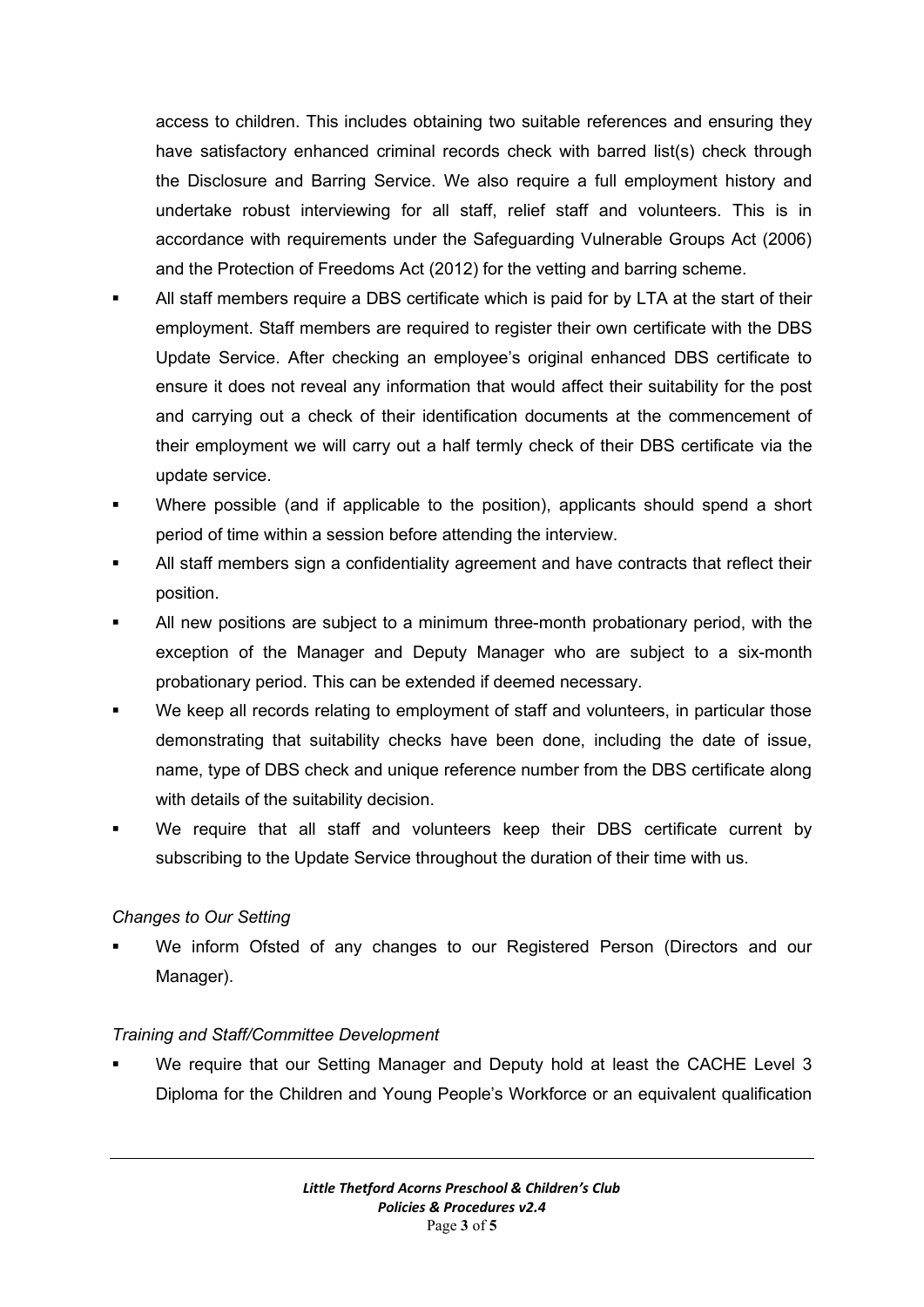or higher qualification. At least half of our other staff members should hold at least a CACHE level 2 certificate or an equivalent or higher qualification.

We provide regular in-service training to all staff (whether paid staff or volunteers) through the Early Years Learning Alliance, Cambridgeshire County Council and external agencies.

We provide staff induction training in the first 2 weeks of employment. This induction includes our Health and Safety Policy, Safeguarding Children and Child Protection Policy and Behaviour Management Policy. Other policies and procedures will be introduced within the induction plan.

- We support the work of our staff by holding regular supervision meetings, staff meetings and appraisals.
- We are committed to recruiting, appointing and employing staff in accordance with all relevant legislation and best practice.
- Director's DBS's are checked through Ofsted. Directors are required to subscribe to the DBS Update Service to ensure their certificate remains valid throughout their term of service.
- All other staff, Committee members and long-term volunteers are checked through Capita.
- All staff should be aware of our Disciplinary / Grievance Procedure, with guidance kept in their files.

# *Staff taking medication/other substances*

- All staff members and long-term volunteers are required to complete a 'Staff Members' Pledge and Declaration' form when they begin at Little Thetford Acorns. This also includes a Staff suitability declaration form and a staff suitability health declaration form. The information is then shared with the Chairperson and the Manager. All information is kept confidentially and secure.
- **■** If a member of staff is taking medication that may affect their ability to care for children, we ensure that they seek further medical advice. Staff will only work directly with the children if medical advice confirms that the medication is unlikely to impair their ability to look after children properly.
- Risk assessments are carried out and recorded for staff taking medication or for staff with a medical condition. If medication is required during working hours, it is kept on the premises and will be stored securely in a lockable medication box or a padlocked